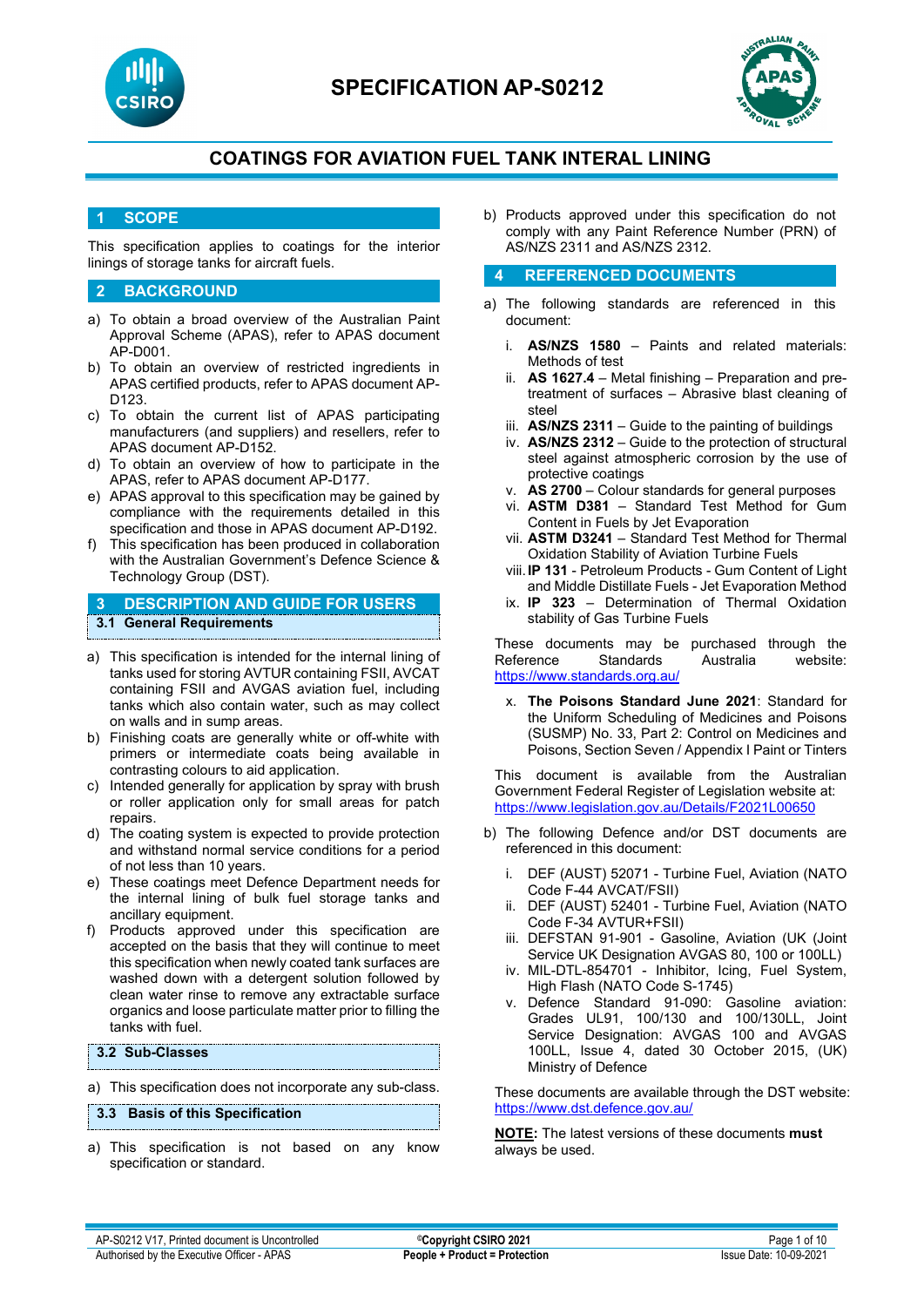



- c) The following APAS documents are referenced in this document:
	- i. AP-D001 Rules Governing How APAS® Operates
	- ii. AP-D123 Restrictions on Ingredients in Product Formulations
	- iii. AP-D152 APAS® Participating Manufacturers and Resellers
	- iv. AP-D177 Rules Governing How Product Manufacturers participate in APAS®
	- v. AP-D181 Volatile Organic Compounds (VOC) Limits
	- vi. AP-D192 Rules Governing APAS® Product Certification Scheme

All APAS documents are available for download from the APAS website: <https://vs.csiro.au/apas/documents/>

### **5 COMPOSITIONAL REQUIREMENTS 5.1 Binder**

- a) The binder shall typically consist of epoxy or modified epoxy resin together with appropriate curing agents.
- b) Other binders may be considered for certification but their acceptance or otherwise will be dependent on full test results and consideration and acceptance by DST.

## **5.2 Volatiles**

- a) Although there is no restriction placed on the type of volatiles used, typically the volatile portion shall principally be comprised of hydrocarbons.
- b) The coating shall **not** contain benzyl chlorinated compounds, ethylene-based glycol ethers and their acetates.
- c) For VOC content restrictions, refer to APAS document AP-D181.

## **5.3 Pigmentation**

- a) Although there are minimal restrictions placed on the type(s) of pigment used (see 5.3 b) below), they shall be non-toxic and anti-corrosive and comply with the requirements of the SUSMP. Of primary importance is the compliance with the technical requirements detailed in clause 16, Table 1 below.
- b) The coating shall **not** contain metallic zinc, aluminium, copper, copper alloys, lead or chromate-based pigments.

## **5.4 Colour**

a) Typically, products approved under this specification are normally available in white or an off-white colour.

## **6 PRODUCT APPROVAL REQUIREMENTS** 6.1 **General Requirements**

a) The product and its application shall comply, during the application process and the life of the approval, with all requirements of APAS document AP-D192.

#### 6.2 **Technical Requirements**

- a) The product shall comply with **all** the requirements of clause 16, Table 1 below.
- b) Environmental conditions for application, curing and testing of these products are to be in accordance with AS 1580.101.5.
- c) Test panels shall be either of the following as appropriate:
	- i. Tin plate panels shall be of minimum 0.3 mm thickness and maximum of 100 x 75mm in accordance with AS 1580.104.1. Prior to coating application, the panels are to be abraded and cleaned in accordance with AS 1580.105.2.
	- ii. Steel panels shall be of minimum 1.2 mm thickness and maximum of 100 x 75mm in accordance with AS 1580.104.1 (some tests have specific thickness requirements). Prior to coating application, panels are to be abrasive blast cleaned to Class 2.5 of AS 1627.4.
- d) Other dimensions of the test panels shall be appropriate for the method.
- e) Each product shall be applied to the relevant test panels<br>in accordance with the manufacturer's in accordance with the manufacturer's recommendations and film thickness, as detailed on the manufacturer's product data sheet (unless otherwise stated).

#### **6.3 Health and Safety Requirements**

- a) The manufacturer's Safety Data Sheet (SDS) must be studied closely prior to using the product and complied with during use of the product.
- b) Products intended for sale in Australia shall comply with all the requirements of the SUSMP. Products intended for sale in other countries shall comply with all local WHS and environmental requirements.
- c) The product shall comply with all requirements of clause 6.3 and 6.4 of APAS document AP-D192.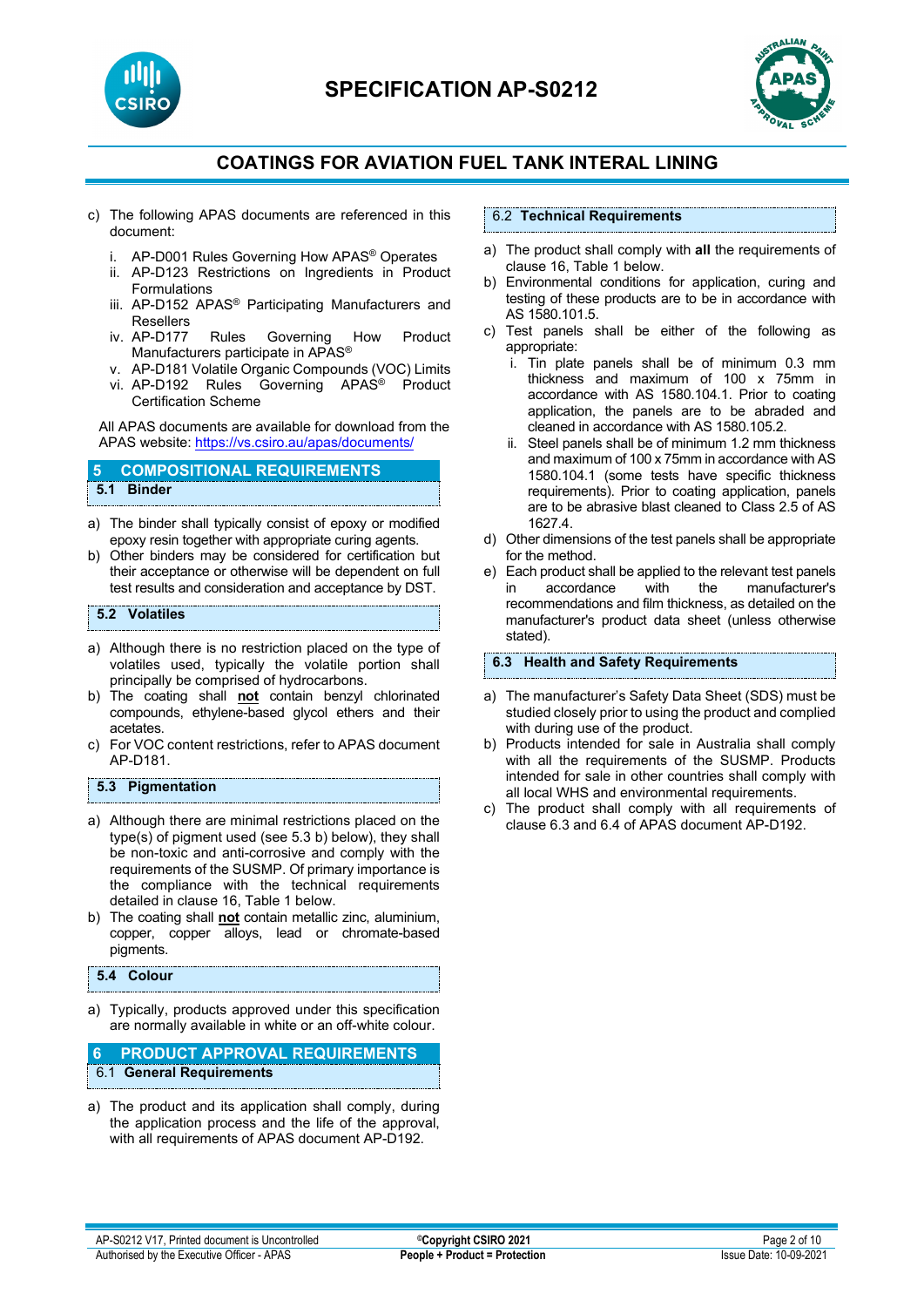



## **7 APPENDIX A**

## **Determination of Pot Life**

7.1 **Scope:** The pot life of each two-pack product in the coating system shall be confirmed using the following procedure.

## 7.2 **Equipment:**

7.2.1 Roto-thinner or Brookfield rotational viscometer

## 7.3 **Procedure:**

- 7.3.1 Condition the components of each product until their temperatures have been stabilised at 25 ± 1°C.
- 7.3.2 Thoroughly mix the components in the ratio specified by the manufacturer to give a sample of 500 mL volume and allow to stand for 10 minutes.
- 7.3.3 Determine the consistency using a Roto-thinner or Brookfield viscometer in accordance with AS 1580.214.4 or 214.5 respectively as recommended by the manufacturer.
- 7.3.4 Allow the mixed sample to stand for a period of at least 1.5 hours or for the manufacturer's recommended pot life time, whichever is greater, at  $25 \pm 1^{\circ}$ C and again determine consistency.
- 7.4 **Results and Assessment:** The consistency at the end of the standing period in 7.3.4 shall not differ from the original value by more than 15% percent.

## **8 APPENDIX B**

## **Determination of Cure Time**

8.1 **Scope:** This method details how the curing time of the mixed coating shall be determined.

## 8.2 **Materials and Equipment:**

- i. Metal panel complying with clause 6.2 c) above
- ii. Cotton wool
- iii. Methyl ethyl ketone solvent
- iv. Watch glass
- v. Scratch tester complying with AS 1580.403.1 requirements with a load of 1500g on the needle

## 8.3 **Procedure:**

- 8.3.1 One coat of the mixed paint shall be applied to a metal panel of appropriate size and cured for 7 days.
- 8.3.2 A wad of cottonwool soaked in methyl ethyl ketone shall be placed on the surface of the cured coating and covered by a watch glass.
- 8.3.3 After 10 minutes, the watch glass and cotton wool shall be removed, and the panel dried with a stream of dry clean air
- 8.3.4 The test panel shall then be immediately subjected to a scratch test in accordance with AS 1580.403.1 ensuring that the scratch test is conducted across the area previously covered by the watch glass.
- 8.4 **Results and Assessment:** The coating shall be considered adequately cured provided that it withstands a scratch load of 1500g without penetration of the film through to the base metal.

## **9 APPENDIX C**

## **Determination of Scratch Resistance**

9.1 **Scope:** This method details how the scratch resistance of the coating system shall be determined.

## 9.2 **Materials and Equipment:**

- i. Metal panel complying with clause 6.2 c) above
- Scratch tester complying with AS 1580.403.1 requirements with a load of 2000g on the needle

## 9.3 **Procedure:**

- 9.3.1 The complete coating system shall be applied in accordance with the manufacturer's instructions and at the recommended total film thickness, to a steel test panel conforming to AS 1580.104.1 which has previously been abrasive blast cleaned to Class 2 ½ finish of AS 1627.4.
- 9.3.2 The first and intermediate coats of the system shall be allowed to cure for 24 hours and the final system to cure for 7 days.
- 9.3.3 The coated test panel shall be tested in accordance with AS 1580.403.1 except that the load on the needle shall be adjusted to 2000g.
- 9.3.4 The scratch test is repeated in the same position with the 2000g load until penetration occurs or until 40 scratches have been completed.
- 9.4 **Results and Assessment:** Penetration to the substrate shall not occur in less than 40 scratches.

## **10 APPENDIX D**

## **Determination of Impact Resistance**

10.1 **Scope:** This method details how the impact resistance of the coating system shall be determined.

## 10.2 **Materials and Equipment:**

- i. Metal panel complying with clause 6.2 c) above<br>ii. Impact tester complying with AS 1580.406.1
- Impact tester complying with AS 1580.406.1 requirements

## 10.3 **Procedure:**

- 10.3.1 The complete coating system shall be applied in accordance with the manufacturer's instructions and at the recommended total film thickness, to a steel test panel conforming to AS 1580.104.1 which has previously been abrasive blast cleaned to Class 2 ½ finish of AS 1627.4.
- 10.3.2 The first and intermediate coats of the system shall be allowed to cure for 24 hours and the final system to cure for 7 days.
- 10.3.3 The coated test panel shall be tested in accordance with AS 1580.406.1.
- 10.4 **Results and Assessment:** The coating shall not display any cracking and shall remain firmly adherent when subjected to a direct impact of 1.5 Joule.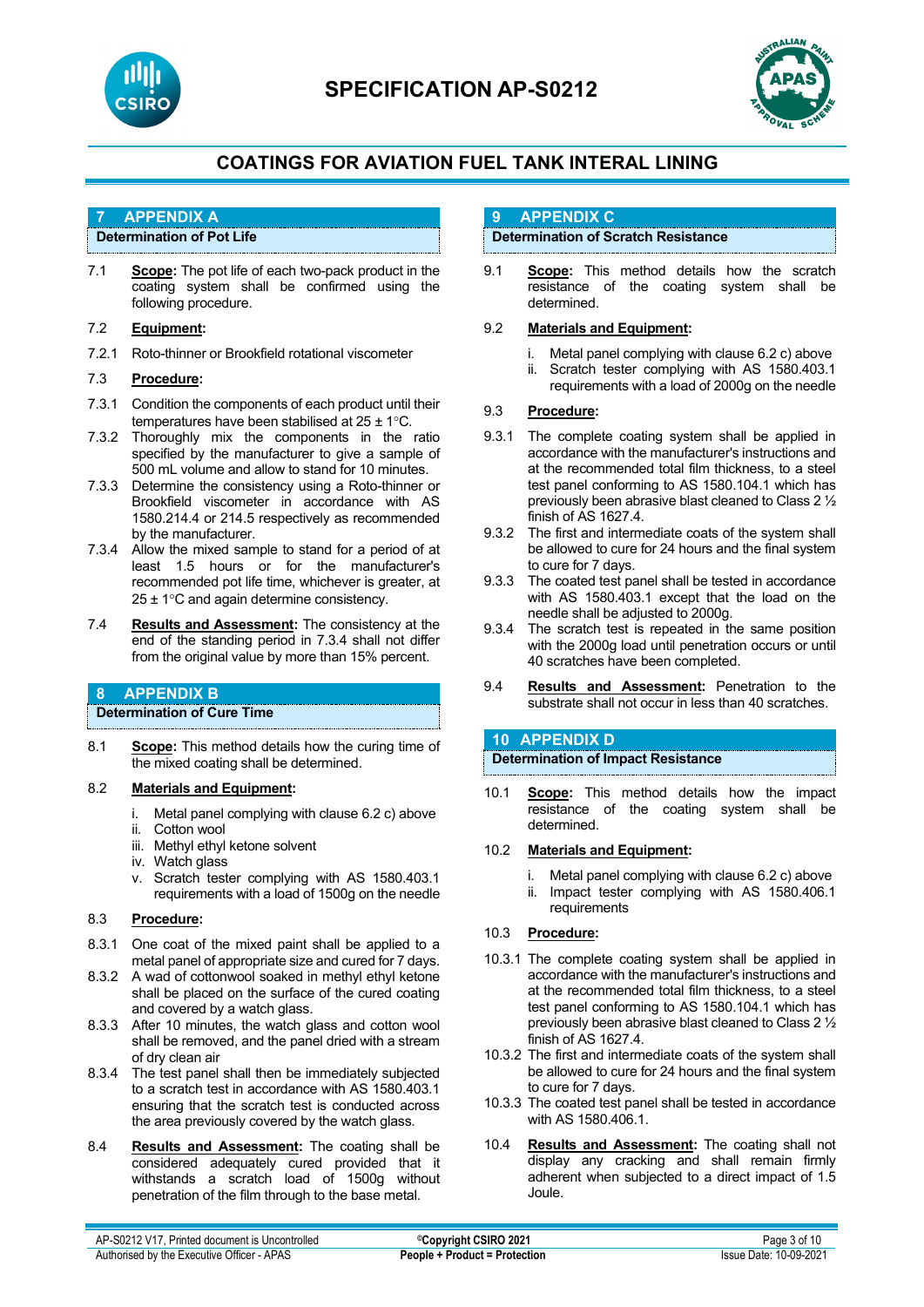



## **11 APPENDIX E**

**Determination of Adhesion**

11.1 **Scope:** This method details how the adhesion of the coating system shall be determined.

## 11.2 **Materials and Equipment:**

- i. Metal panel complying with 6.2 c) above
- ii. Apparatus and equipment complying with AS 1580.408.2 (Method B) requirements

#### 11.3 **Procedure:**

- 11.3.1 The complete coating system shall be applied in accordance with the manufacturer's instructions and at the recommended total film thickness, to a steel test panel conforming to AS 1580.104.1 which has previously been abrasive blast cleaned to Class 2½ finish of AS 1627.4.
- 11.3.2 The first and intermediate coats of the system shall be allowed to cure for 24 hours and the final system to cure for 7 days.
- 11.3.3 The coated test panel shall be tested in accordance with AS 1580.408.2 (Method B).
- 11.4 **Results and Assessment:** The coating system shall not show an adhesion rating of greater than 1, for both the coating to the substrate and between successive coats.

## **12 APPENDIX F**

**Determination of Resistance to Aviation Fuels**

**NOTE:** This test **must** be performed by a laboratory approved by the DST. The CSIRO Materials and Durability Laboratory is such an example of a DST-approved facility. Contact: Money Arora (T: +61 3 9545 8774, E: [money.arora@csiro.au](mailto:money.arora@csiro.au) ) for further information.

#### 12.1 **Scope:**

- 12.1.1 This method details how the resistance of the coating system to aviation fuel immersion shall be determined.
- 12.1.2 The determination shall be carried out in triplicate.

## 12.2 **Materials and Equipment:**

- i. Test fuels AVCAT, AVTUR and AVGAS complying with Defence specifications described in clause 4 above. Standard Unleaded Petrol with a RON of 91 (UL91) is a suitable replacement for AVGAS. UL91 is defined in (UK) Defence Standard 91-090
- ii. Balance to 0.001g accuracy
- iii. Suitable sealable containers to hold fuel and test panels
- iv. Scratch resistance tester as per clause 9, Appendix C above
- v. Adhesion testing as per clause 11, Appendix E above

## 12.3 **Procedure:**

- 12.3.1 For each type of fuel, prepare 3 steel panels for scratch resistance test (as in clause 9, Appendix C) and 3 for adhesion test (as in clause 11, Appendix E) – total of 18 panels.
- 12.3.2 Apply the coating to both sides of all panels.
- 12.3.3 The first and intermediate coats of the system shall be allowed to cure for 24 hours and the final system to cure for 21 days. Clearly identify each panel.
- 12.3.4 Weigh the panels to be used for the adhesion tests and record the results.
- 12.3.5 Retain a reference sample of each of the test fuels in suitable individual, clean, sealable cans or jars for testing and comparison.
- 12.3.6 All the tests shall be completed within the specified shelf life of the fuels.
- 12.3.7 Place 1 scratch and 1 adhesion test panel into a suitable container, cover completely with the specified fuel ensuring that the fuel has ready access to all parts of each panel.
- 12.3.8 Seal the container to prevent the loss of volatiles from the fuels. Repeat this procedure with the other 2 pairs of test panels and the same fuel.
- 12.3.9 Repeat 12.3.7 and 12.3.8 above for two additional containers with the same fuel type.
- 12.3.10 Repeat 12.3.7 and 12.3.8 above for the other two types of fuel. This will result in 9 containers of fuel each with 2 panels in them.
- 12.3.11 Prepare 3 additional containers as in 12.3.7 and 12.3.8 above but containing fuel only to act as references.
- 12.3.12 Each of the 12 containers shall be stored in a secure and darkened area for 25 weeks. The storage area shall be appropriate to the fuel being used with regards occupational health and safety requirements.
- 12.3.13 On completion of the immersion period, remove all test panels and allow to air dry. Transfer the fuel from each test container to suitable individual, clean, sealable cans or jars.
- 12.3.14 Examine the coating system on each test panel 24 hours after removal from the fuel and report all visible defects.
- 12.3.15 Weigh the adhesion test panels. There shall be no gain in mass of the panels exceeding 15g/m².
- 12.3.16 Determine the scratch resistance of the 3 panels in accordance with clause 9, Appendix C. Penetration to the substrate shall not occur in less than 40 scratches.
- 12.3.17 Determine the adhesion of the 3 panels in accordance with clause 11, Appendix E. The coating system shall not show an adhesion rating of greater than 1, for both the coating to the substrate and between successive coats.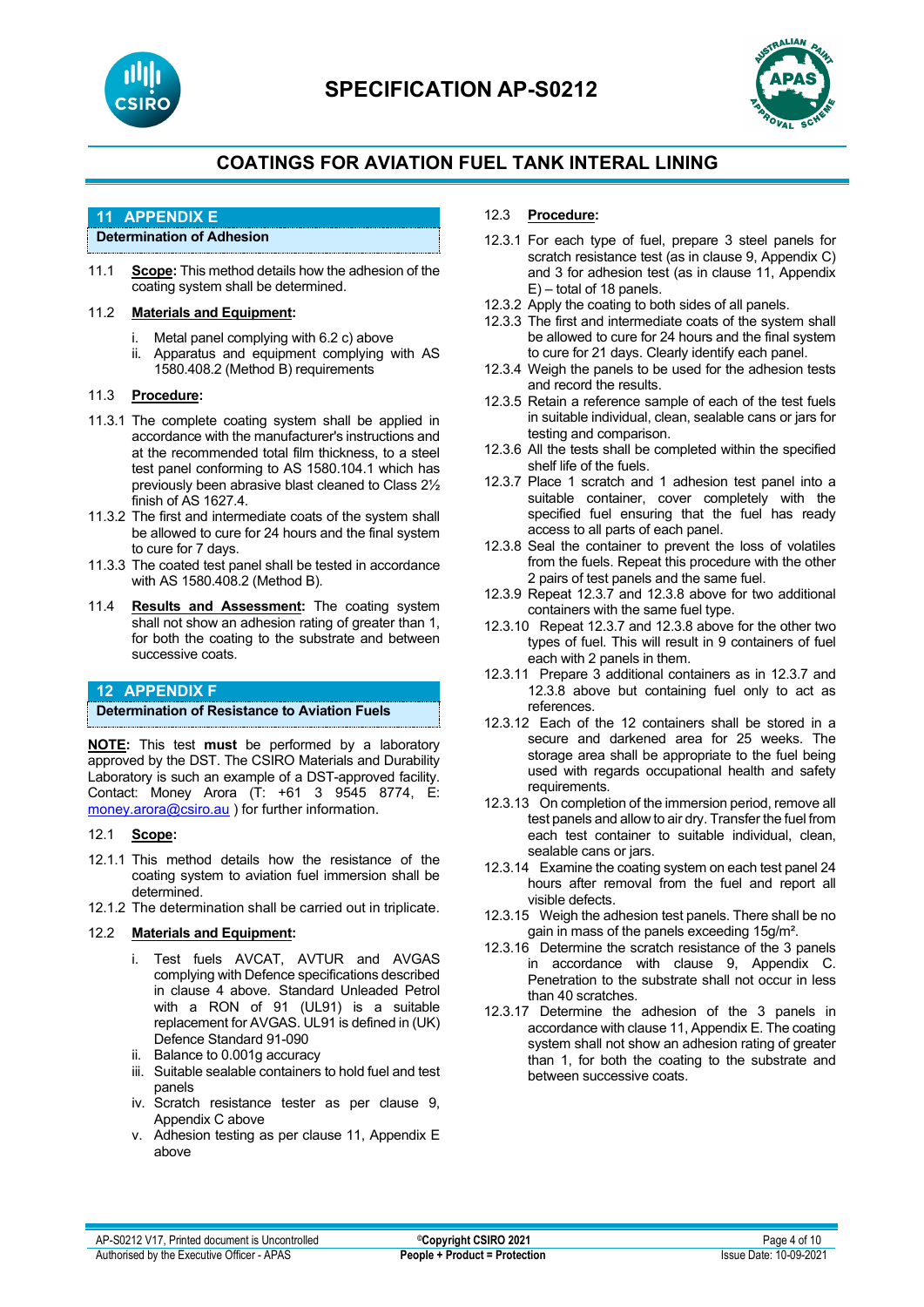



## **13 APPENDIX G**

## **Determination of Effect on Aviation Fuels**

**NOTE:** This test **must** be performed by a laboratory approved by the DST. The CSIRO Materials and Durability Laboratory is such an example of a DST-approved facility. Contact: Money Arora (T: +61 3 9545 8774, E: [money.arora@csiro.au](mailto:money.arora@csiro.au) ) for further information.

#### 13.1 **Scope:**

- 13.1.1 It is important that the coating systems itself has no effect on the fuels that may adversely affect its performance. An example of a possible defect is gelation of the fuel.
- 13.1.2 This method details how the effect of the coating system on the fuels shall be determined.

#### 13.2 **Materials and Equipment:**

i. Fuels remaining from the test in clause 12, Appendix F above

### 13.3 **Procedure:**

- 13.3.1 On completion of the tests detailed in clause 12, Appendix F above, examine the fuels in which the panels have been immersed.
- 13.3.2 Examine the test fuels and reference fuels as follows:
	- i. DEF(AUST) 5207 and DEF(AUST) 5240: Determine existent gum content in accordance with ASTM D381 / IP131, and thermal stability JFTOT in accordance with ASTM D3241 / IP323.
	- ii. DEFSTAN 91-90: Determine existent gum content in accordance with ASTM D381 / IP131

## 13.4 **Results and Assessment:**

- 13.4.1 When compared to fresh unused fuels, the fuels used for the immersion tests shall not exhibit any observable gelling, polymerisation or other deterioration.
- 13.4.2 When compared to fresh unused fuels, the fuels used for the immersion tests shall not have an increase in existent gum content of greater than 3.0mg / 100mL as defined in the specifications nominated in 13.3.2 i. and ii. above.
- 13.4.3 The fuel used for the immersion tests shall remain within the respective specified limits of the specification with respect to thermal stability as defined in the specifications nominated in 13.3.2 i. above.

## **14 APPENDIX H**

**Determination of Resistance to Water**

#### 14.1 **Scope:**

14.1.1 This method details how the resistance of the coating system to immersion in water shall be determined.

14.1.2 Condensation water can build up on the cool, dark sides of the inside of fuel storage tanks.

## 14.2 **Materials and Equipment:**

- i. Distilled water
- ii. Oven or other means of maintaining test samples at 50 ± 2°C for 21 days

## 14.3 **Procedure:**

- 14.3.1 The complete coating system shall be applied in accordance with the manufacturer's instructions and at the recommended total film thickness, to a steel test panel conforming to AS 1580.104.1 and of minimum dimensions 100 x 100 x 3 mm which has previously been abrasive blast cleaned to Class 2 ½ finish of AS 1627.4.
- 14.3.2 Apply the coating system to both sides and all edges of the panel. The first and intermediate coats of the system shall be allowed to cure for 24 hours and the final system to cure for 21 days.
- 14.3.3 Immerse the panel in distilled water at  $50 \pm 2^{\circ}$ C for 21 days. The container shall be sealed to prevent the loss of water.
- 14.4 **Results and Assessment:** At the end of the immersion period, remove the panel, allow to dry and inspect. The coating system shall show no signs of blistering, cracking, corrosion or other integrity failure.

## **15 APPENDIX I**

**Determination of Resistance to FSII (Fuel System** 

**Icing Inhibitor)**

**NOTE:** This test **must** be performed by a laboratory approved by the DST. The CSIRO Materials and Durability Laboratory is such an example of a DST-approved facility. Contact: Money Arora (T: +61 3 9545 8774, E: [money.arora@csiro.au](mailto:money.arora@csiro.au) ) for further information.

#### 15.1 **Scope:**

- 15.1.1 This method details how the resistance of the coating system to immersion in FSII shall be determined.
- 15.1.2 FSII is an additive to aviation fuels designed to prevent icing up of the fuel system during flight. It is essentially diethylene glycol monomethyl ether (DEGME).

## 15.2 **Materials and Equipment:**

- FSII complying with 4 b) iv. above
- ii. Oven or other means of maintaining test samples at 40 ± 2°C for 10 weeks
- iii. Suitable sealable containers to hold fuel & test panels

## 15.3 **Procedure:**

15.3.1 The complete coating system shall be applied in accordance with the manufacturer's instructions and at the recommended total film thickness, to a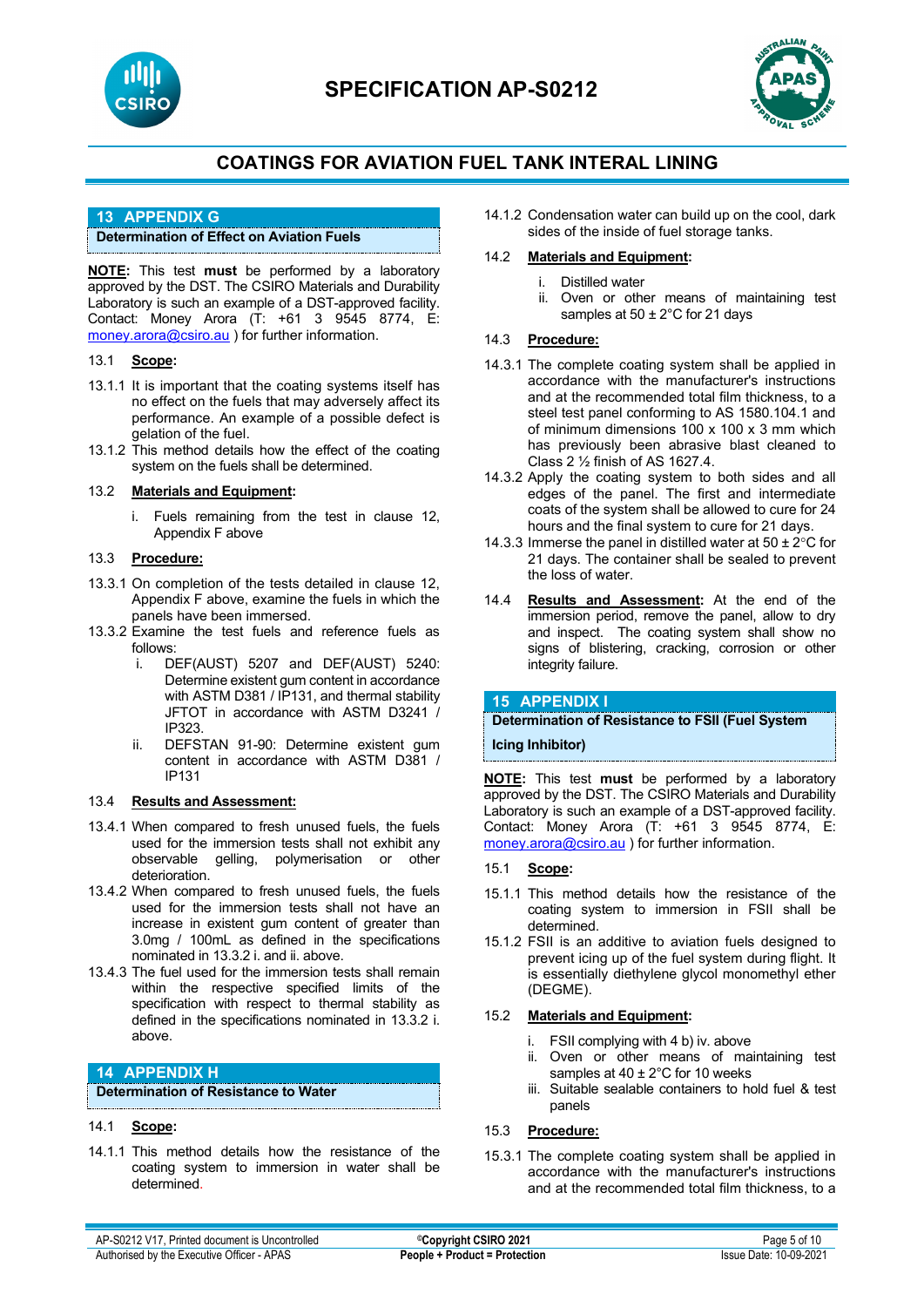



steel test panel conforming to AS 1580.104.1 and of minimum dimensions 100 x 100 x 3 mm which has previously been abrasive blast cleaned to Class 2 ½ finish of AS 1627.4.

- 15.3.2 Apply the coating system to both sides and all edges of the panel.
- 15.3.3 The first and intermediate coats of the system shall be allowed to cure for 24 hours and the final system to cure for 21 days.
- 15.3.4 On 1 panel, cut a cross (X) to base metal on one side of the panel. The cross shall be in the middle of the panel and each arm of the cross shall be approximately 30mm in length.
- 15.3.5 Immerse the panels in an aqueous solution of 40% FSII for 10 weeks at 40°C.
- 15.3.6 The container shall be sealed to prevent the loss of water and FSII.

## 15.4 **Results and Assessment:**

- 15.4.1 At the end of the immersion period, remove the panel, allow to dry and inspect. The coating system shall show no signs of blistering, cracking, corrosion or other integrity failure.
- 15.4.2 In addition, the panel with the crosscut through the coating shall exhibit no rusting beyond 1mm from the sides of the scratch.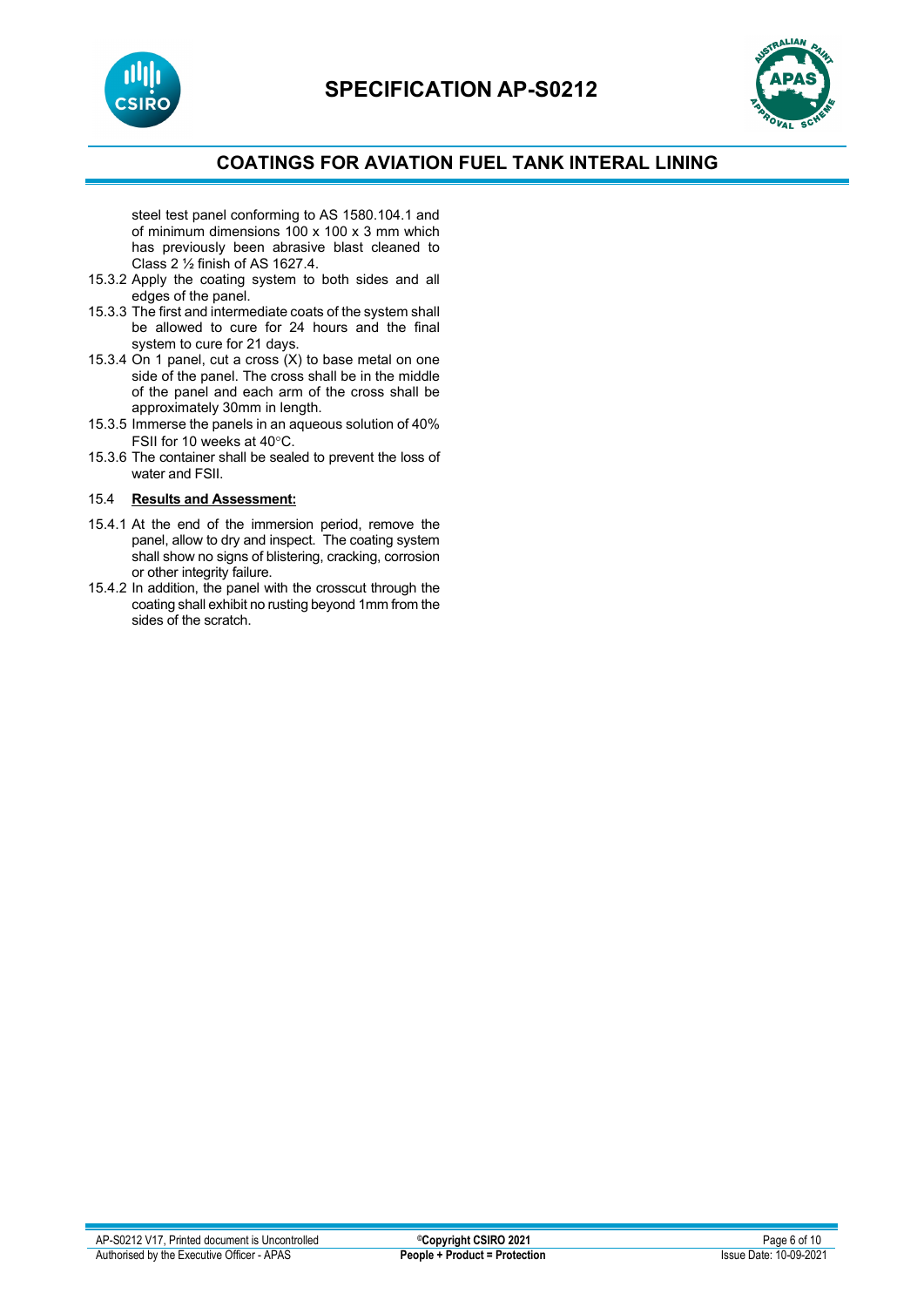



## **16 TABLE 1: PERFORMANCE PROPERTIES**

| <b>TEST</b>                                       | <b>AS/NZS</b><br>1580<br><b>METHOD</b> | <b>REQUIREMENTS</b>                                                                                                                                                                                                                   |  |  |
|---------------------------------------------------|----------------------------------------|---------------------------------------------------------------------------------------------------------------------------------------------------------------------------------------------------------------------------------------|--|--|
| For each COMPONENT of the System                  |                                        |                                                                                                                                                                                                                                       |  |  |
| WET Paint Tests - each COMPONENT of the system    |                                        |                                                                                                                                                                                                                                       |  |  |
| Preliminary Examination                           | 103.1                                  | To be readily reincorporated. Shall be free of coarse particles, gel and<br>foreign matter.                                                                                                                                           |  |  |
| Viscosity                                         | 214.x                                  | To be recorded for the mixed product.                                                                                                                                                                                                 |  |  |
| Pot Life                                          | Clause 7,<br>Appendix<br>A             | Consistency shall not change by more than 15% after standing for the<br>manufacturer's recommended pot life time which shall not be less<br>than 1.5 hours.                                                                           |  |  |
| <b>Application Properties - Brushing</b>          | 205.1                                  | Shall be suitable for application by brush to small areas having<br>satisfactory application properties and the dry film shall be free of<br>defects. The presence of some brush marks is acceptable.                                 |  |  |
| <b>Application Properties - Spray</b>             | 205.2 or<br>205.4                      | Shall be suitable for application by conventional air or airless spray<br>with satisfactory application properties and the dry film shall be free of<br>defects.                                                                      |  |  |
| <b>Recoating Properties</b>                       | 404.1                                  | When one coat is applied to a steel test panel and cured for 24 hours<br>before application of a second coat of paint, the recoated panel shall<br>not show any evidence of wrinkling, patchiness or lifting of the<br>previous coat. |  |  |
|                                                   | 408.4                                  | The recoat intercoat adhesion shall not be less than a rating of 1.                                                                                                                                                                   |  |  |
| Reincorporation after Storage                     | 211.2                                  | Each component shall comply with all the preceding requirements<br>after 12 months storage at ambient temperature.                                                                                                                    |  |  |
| Degree of Setting                                 | 211.1                                  | Settling shall not fall below 6.                                                                                                                                                                                                      |  |  |
| <b>Aged Application</b>                           | 205.2 or<br>205.4                      | In addition, the use of spray application shall produce a uniform finish<br>typical of the un-aged product type.                                                                                                                      |  |  |
| <b>VOC Content</b>                                | <b>APAS</b><br>AP-D181                 | Refer to APAS document AP-D181 for method and limits.<br>If the APAS specification is not listed on AP-D181, a declaration of<br>VOC content is still required.                                                                       |  |  |
| <b>ADDITIONAL WET Paint Tests - Topcoats ONLY</b> |                                        |                                                                                                                                                                                                                                       |  |  |
| Non-volatile content by Volume<br>(Volume Solids) | 301.2                                  | Minimum 48%.<br>Volume solids may be determined theoretically from raw material<br>data except where solid constituents incorporate sealed air voids.                                                                                 |  |  |
| <b>Fineness of Grind</b>                          | 204.1                                  | Maximum 40µm.                                                                                                                                                                                                                         |  |  |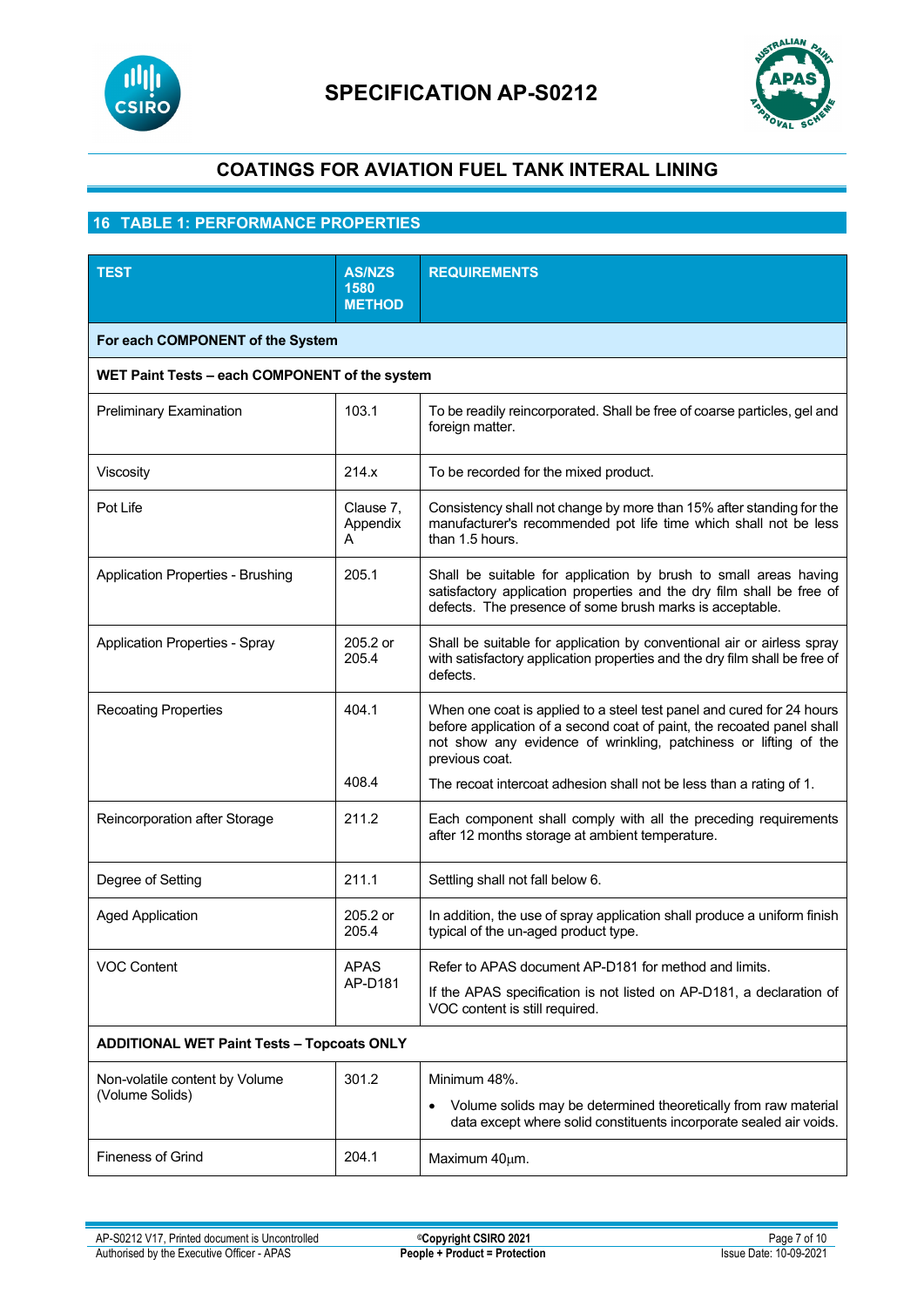



| <b>TEST</b>                                         | <b>AS/NZS</b><br>1580<br><b>METHOD</b> | <b>REQUIREMENTS</b>                                                                                                                                                                    |  |  |
|-----------------------------------------------------|----------------------------------------|----------------------------------------------------------------------------------------------------------------------------------------------------------------------------------------|--|--|
| For each COMPONENT of the System (Cont.,)           |                                        |                                                                                                                                                                                        |  |  |
| DRY Paint Film Tests - each COMPONENT of the system |                                        |                                                                                                                                                                                        |  |  |
| Surface Dry Condition                               | 401.1                                  | Maximum 9 hours.                                                                                                                                                                       |  |  |
| Hard Dry Condition (Mechanical<br>Thumb Test)       | 401.6                                  | Maximum 18 hours.                                                                                                                                                                      |  |  |
| Colour - Visual comparison                          | 601.1                                  | Approximate match.                                                                                                                                                                     |  |  |
| Specular Gloss (60°)                                | 602.2                                  | To be recorded.                                                                                                                                                                        |  |  |
| Finish                                              | 603.1                                  | Shall be free of coarse particles, wrinkling or orange peel and have a<br>uniform colour and appearance.                                                                               |  |  |
| <b>Curing Properties</b>                            | Clause 8,<br>Appendix<br>B             | Shall resist a scratch load of 1500g.                                                                                                                                                  |  |  |
| <b>ADDITIONAL DRY Paint Tests - Topcoats ONLY</b>   |                                        |                                                                                                                                                                                        |  |  |
| Colour - Visual Comparison                          | 601.1                                  | The finishing coat shall be an approximate match to AS2700 Y35 Off-<br>White.                                                                                                          |  |  |
| <b>Specular Gloss</b>                               | 602.2                                  | Minimum 20 units at 60° after 7 days curing.                                                                                                                                           |  |  |
| For the COMPLETE System                             |                                        |                                                                                                                                                                                        |  |  |
| <b>Dry Paint Tests</b>                              |                                        |                                                                                                                                                                                        |  |  |
| <b>Scratch Resistance</b>                           | Clause 9,<br>Appendix<br>С             | No penetration to substrate after 40 passes.                                                                                                                                           |  |  |
| Impact Resistance                                   | Clause 10,<br>Appendix<br>D            | The coating shall not display any cracking and shall remain firmly<br>adherent when subjected to a direct impact of 1.5 Joule.                                                         |  |  |
| Adhesion                                            | Clause 11,<br>Appendix<br>E.           | Adhesion rating $\leq 1$ .                                                                                                                                                             |  |  |
| <b>Resistance to Aviation Fuels</b>                 | Clause 12,<br>Appendix<br>F            | No evidence of softening, cracking or blistering of the paint film.<br>loss of adhesion or reduction in scratch resistance.<br>No.<br>Mass increase not to exceed 15g/m <sup>2</sup> . |  |  |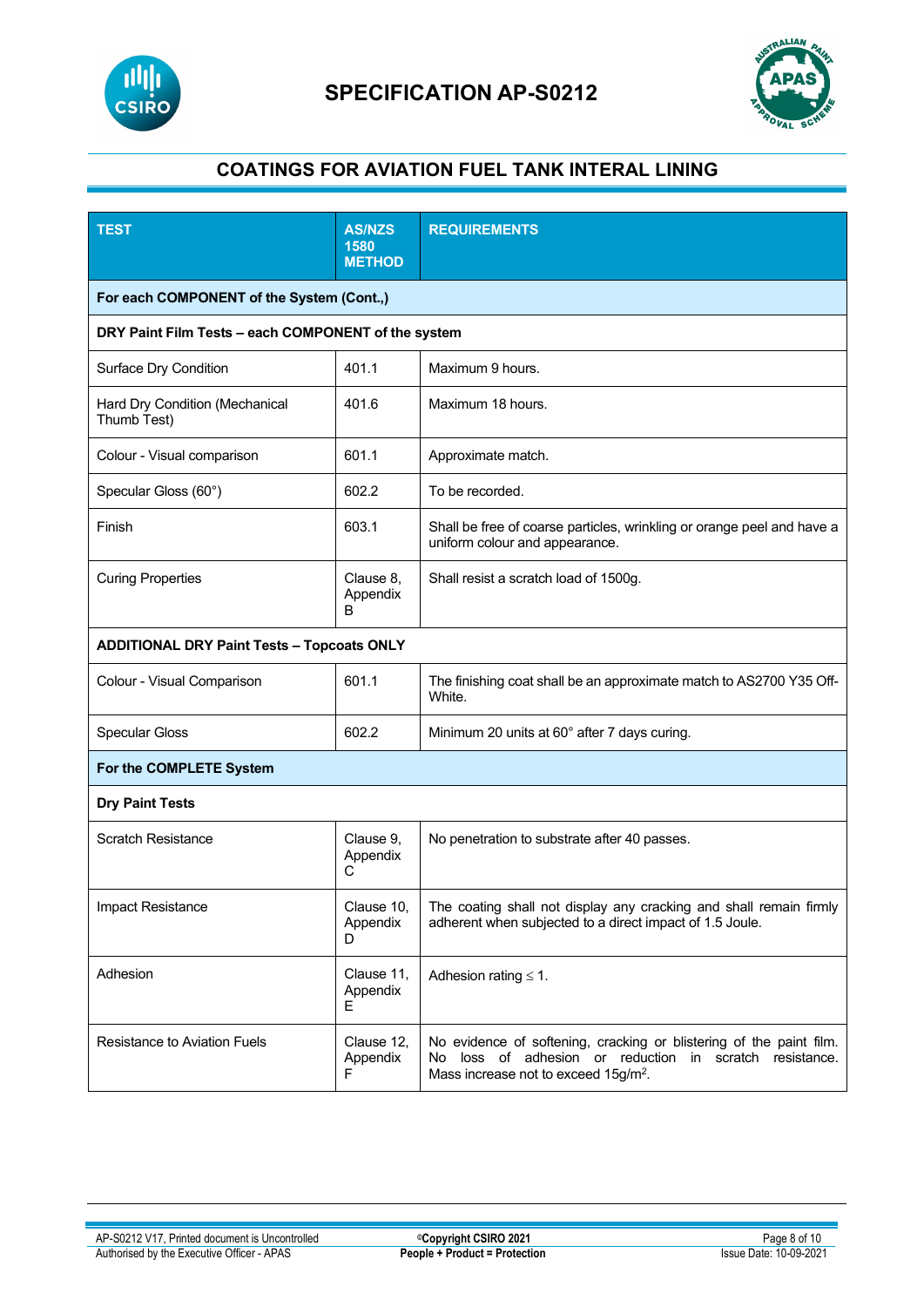



| <b>TEST</b>                      | <b>AS/NZS</b><br>1580<br><b>METHOD</b> | <b>REQUIREMENTS</b>                                                                                                                                                                                                                                                                                                                                                                                                                                                                                                                                                                                                                                                      |  |  |
|----------------------------------|----------------------------------------|--------------------------------------------------------------------------------------------------------------------------------------------------------------------------------------------------------------------------------------------------------------------------------------------------------------------------------------------------------------------------------------------------------------------------------------------------------------------------------------------------------------------------------------------------------------------------------------------------------------------------------------------------------------------------|--|--|
| For the COMPLETE System (Cont.,) |                                        |                                                                                                                                                                                                                                                                                                                                                                                                                                                                                                                                                                                                                                                                          |  |  |
| Dry Paint Tests (Cont.,)         |                                        |                                                                                                                                                                                                                                                                                                                                                                                                                                                                                                                                                                                                                                                                          |  |  |
| <b>Effect on Aviation Fuels</b>  | Clause 13,<br>Appendix<br>G            | The coating system shall not cause any observable gelling,<br>polymerisation or deterioration of the test fuels when compared with<br>new fuel held for the duration of the testing (clause 12, Appendix F) in<br>identical containers. The fuel used for the immersion tests shall not<br>increase existent gum content more than 3.0mg / 100mL when<br>compared with reference fuel held for the duration of the testing<br>(clause 12, Appendix F) in identical containers. The fuel used for the<br>immersion tests shall remain within the respective specified limits of<br>the specification with respect to the thermal stability as defined in the<br>appendix. |  |  |
| <b>Water Resistance</b>          | Clause 14,<br>Appendix<br>н            | No integrity failure.                                                                                                                                                                                                                                                                                                                                                                                                                                                                                                                                                                                                                                                    |  |  |
| Resistance to Icing Inhibitor    | Clause 15,<br>Appendix I               | No integrity failure. Minimal corrosion at cut.                                                                                                                                                                                                                                                                                                                                                                                                                                                                                                                                                                                                                          |  |  |